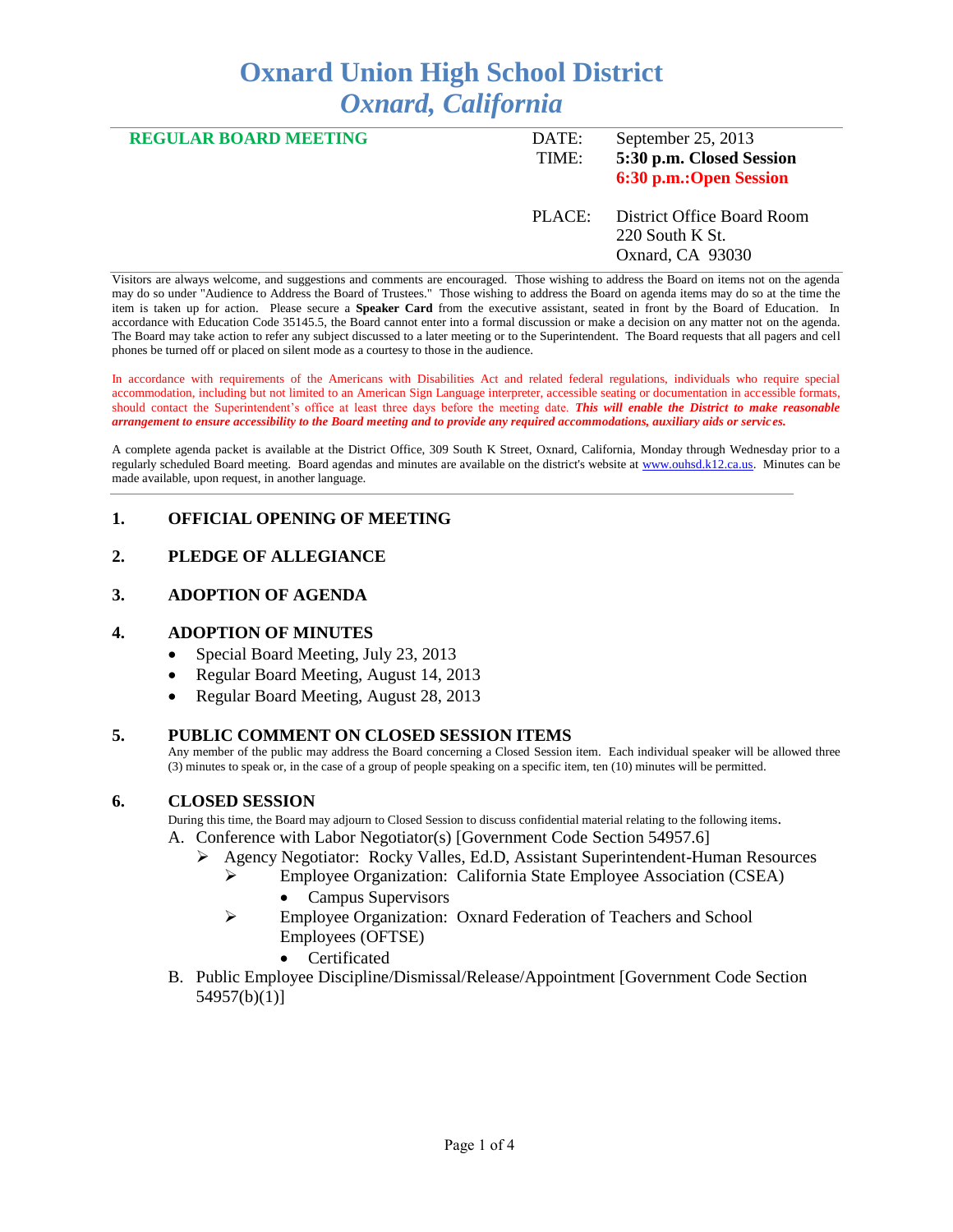Board Meeting Agenda September 25, 2013

# **7. RECONVENE IN PUBLIC: REPORT OF CLOSED SESSION ACTION**

*(Approximately 6:30 p.m.)*

## **8. AUDIENCE TO ADDRESS BOARD OF TRUSTEES**

Those persons wishing to address the Board may do so at this time by completing a Speaker Card. The Board encourages all speakers to stay at the conclusion of their remarks in order to hear the Superintendent's report, where he will respond immediately following. All comments are to be directed to the Board President. If you are talking for yourself, you have three (3) minutes to complete your comments. If you are a speaking for a group, you have ten (10) minutes to complete your comments and no other member of the group you represent can speak for the group. To speak to the Board President, each speaker must secure a Speaker Card from the executive assistant, seated in front by the Board of Education. Please refer to the complete text of Oxnard Union High School District Board Policy 910: *Procedures for Communicating with the Board of Trustees.*

#### **9. BOARD RECOGNITION**

A. Alcoa Foundation Grant – Presented by Gregory O'Brien, Ph.D.

#### **10. SUPERINTENDENT'S REPORTS**

General Report: Gabe Soumakian, Ed.D., Superintendent

#### **11. REPORTS TO THE BOARD**

- A. Max Zielsdorf, Student Representative to the Board, Rio Mesa High School Will introduce ASB Presidents from each site.
- B. Oxnard Union High School District Education Foundation Presented by Dr. Cynthia Herrera
- C. Adolfo Camarillo High School Turf Field and Track Project Presented by Steve Dickinson
- D. Monthly Budget Update Presented by Steve Dickinson
- E. District's Initial Proposal to Reopen the Agreement Between the Oxnard Union High School District and the Oxnard Federation of Teachers and School Employees - Presented by Rocky Valles, Ed.D.
- F. Transportation Academy Presented by Jonathan Throckmorton, Teacher, CIHS
- G. Professional Development Presented by Gregory O'Brien, Ph.D.
- H. Consideration of Board Committees Presented by Gabe Soumakian, Ed.D.

#### **12. CONSENT CALENDAR**

- A. Consideration of Approval of Certificated and Classified Personnel
- B. Consideration of Approval of Ratification of Agreement between Oxnard Union High School District and 360 Degree Customer, Inc. for Speech Languages Services at Adolfo Camarillo High School for the 2013-2014 School Year
- C. Consideration of Approval of Purchase Orders and Direct Pays, August 29 September 11 2013
- D. Consideration of Approval of 2013-14 Agreement between OUHSD (RMHS, HHS, CIHS, OHS, PHS) and UCSB, MESA Program (Mathematics, Engineering, Science Achievement)
- E. Consideration of Approval of Memorandum of Understanding between Oxnard Union High School District – Adolfo Camarillo, Channel Islands, Hueneme, Oxnard, Pacifica, Frontier, and Rio Mesa High School and Ventura County Jewish Family Services
- F. Consideration of Approval of Memorandum of Understanding between Oxnard Union High School District at Adolfo Camarillo, Channel Islands, Hueneme, Oxnard High School, Pacifica High School, and Rio Mesa High School and City Impact, Inc.
- G. Consideration of Approval of Memorandum of Understanding between Oxnard Union High School District and Interface Children & Family Services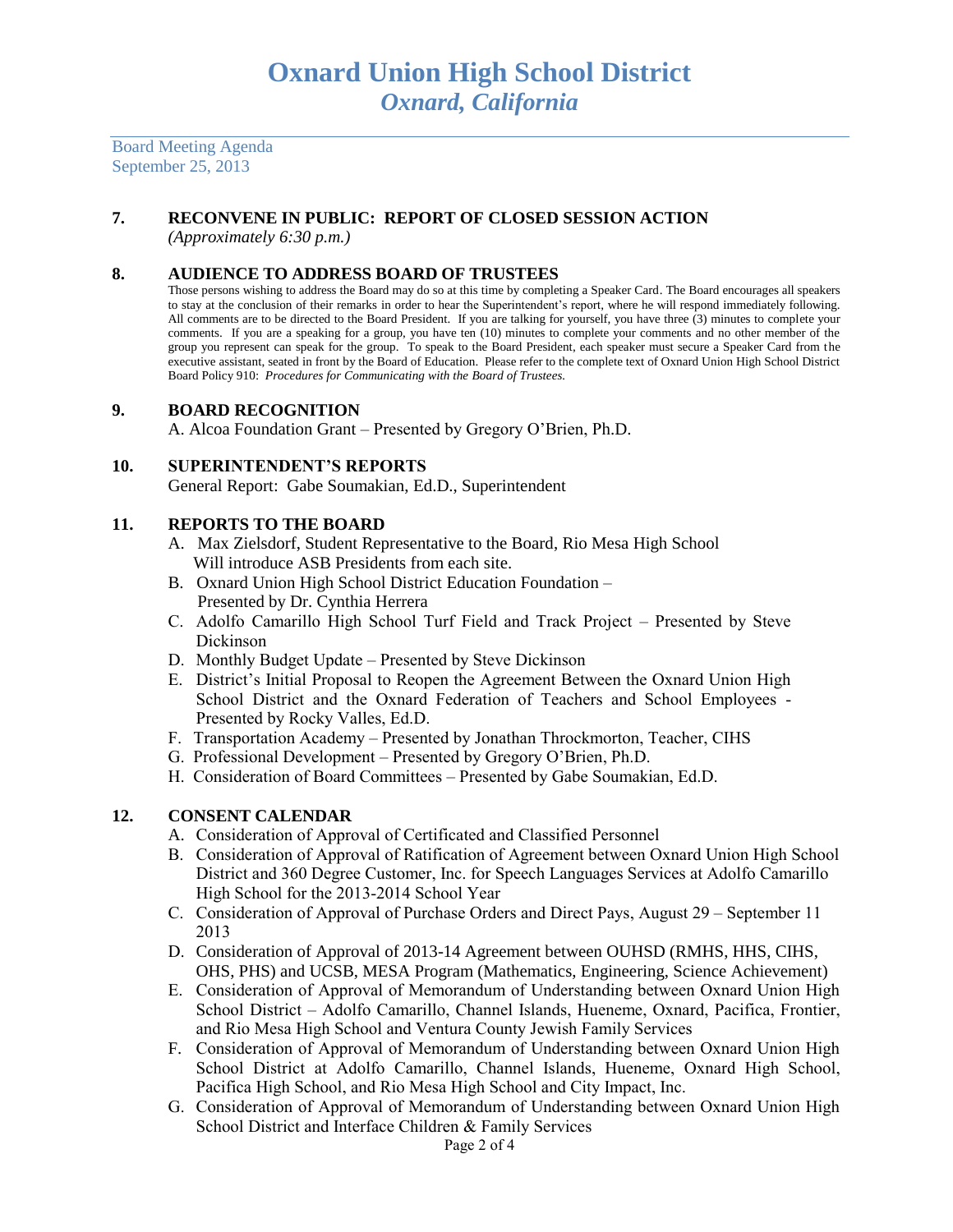Board Meeting Agenda September 25, 2013

- H. Consideration of Approval of Memorandum of Understanding between Oxnard Union High School District and the Camarillo Hospice (Adolfo Camarillo High School , Pacifica High School, Rio Mesa High School)
- I. Consideration of Approval of Memorandum of Understanding between Oxnard Union High School District and Bianca Sidienberg Hicks, Consultant for TUPE Drug and Alcohol Counseling Services at Channel Islands, Frontier, Hueneme, Oxnard, and Rio Mesa.
- J. Consideration of Approval of Memorandum of Understanding between Oxnard Union High School District and Toni Garubo, Consultant for TUPE Drug and Alcohol Counseling Services at Adolfo Camarillo and Pacifica.
- K. Consideration of Approval of Memorandum of Understanding with the Oxnard Union High School District and the Oxnard Harbor District
- L. Consideration of Approval of Memorandum of Understanding between Oxnard Union High School District and William Weinerth to provide Alcohol and Drug Program at Rio Mesa High
- M. Consideration of Approval of Agreement between Ventura County Office of Education and Oxnard Union High School District for Professional Coaching Services

## **13**. **COMMUNITY RECOGNITION –** Dr. Gregory O'Brien

## **14. ACTION ITEMS**

- A. Consideration of Approval of Donations, September 3 13, 2013
- B. Consideration of Approval of Name Selection for the New High School to be Built in Camarillo
- C. Consideration of Approval of Additional Services to be Provided by LSA Associates as Part of California Environmental Quality Act (CEQA) Services for the Camarillo Academy High School and Performing Arts Center Project
- D. Consideration of Preliminary Approval of Out of State/Country Field Trip: ACHS Wrestling Team, Las Vegas, NV, December 19, 2013 – December 22, 2013, Regional Wrestling Tournament
- E. Consideration of Approval of an Increase in the Authorization for HMC Architects and its Project Consultants to Provide Annexation and Entitlements Support Services, as Required, for the Camarillo Academy High School and Performing Arts Center Project
- F. Consideration of Approval of the Common Core State Standards General Spending Plan for the 2013-14 and 2014-15 Fiscal Years (*Second Reading*)
- G. Consideration of Acceptance of the Oxnard Federation of Teachers and School Employees Initial Proposal to Reopen the Agreement Between the Oxnard Union High School District and the Oxnard Federation of Teachers and School Employees
- H. Consideration of Approval of Revision of The Updated Blueprint for Greatness
- I. Consideration of Approval of Revision to Board Policy 2110: District Level Organization Chart
- J. Consideration of Approval of Adoption of Board Bylaw 9323: Conduct of Board Meetings, (*First Reading)*